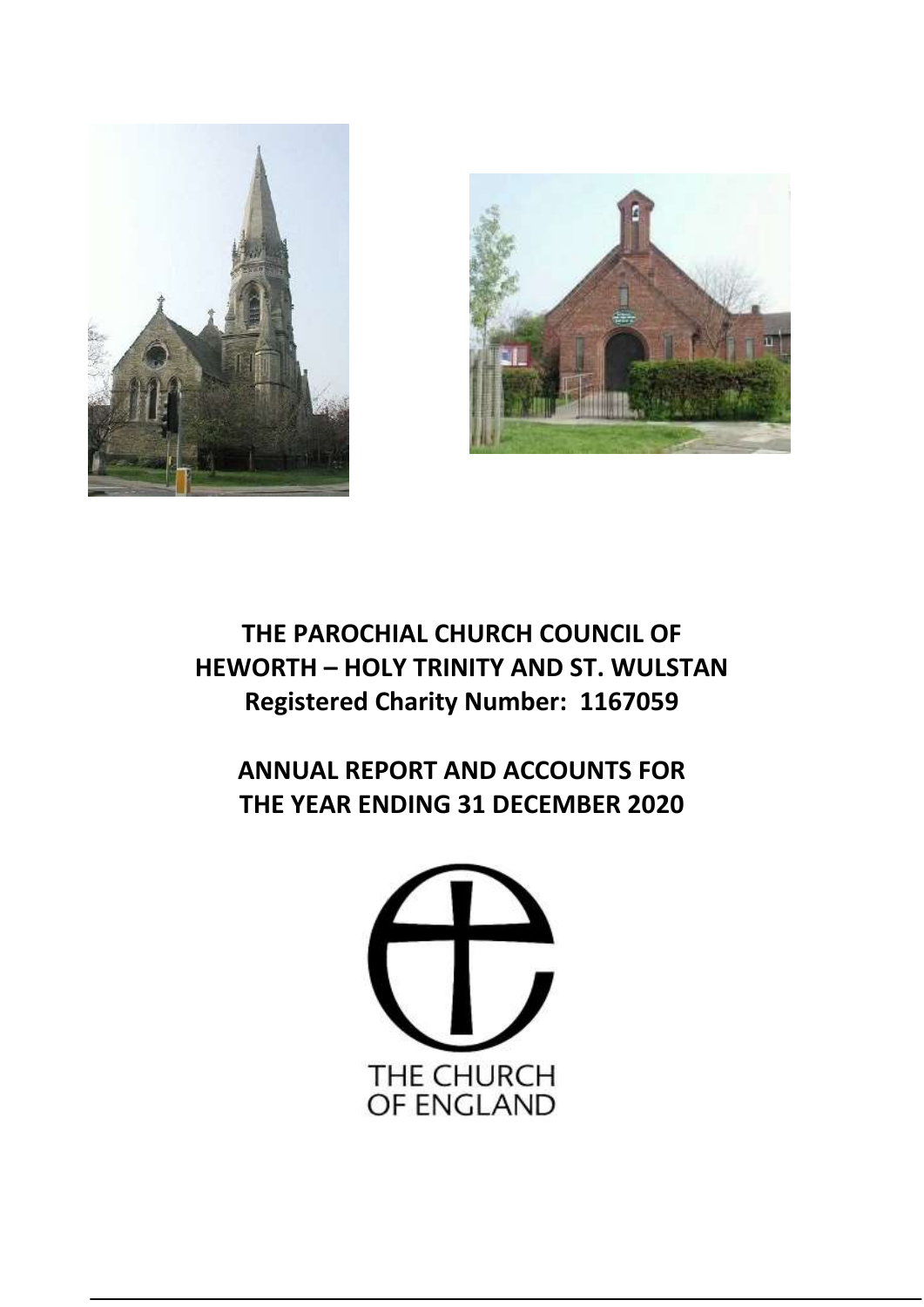## **Heworth, Holy Trinity and St. Wulstan Annual Report of the Parochial Church Council for the Year Ended 31 December 2020**

| The Parochial Church Council (PCC) for Heworth, Holy Trinity has the<br>responsibility of cooperating, in promoting in the ecclesiastical parish, the<br>whole mission of the Church, pastoral, evangelistic, social and ecumenical.<br>St Wulstan's is currently functioning as a Conventional District with its own<br>PCC but remains, for the time being, part of the greater Parish. The PCC is<br>also specifically responsible for the maintenance of Holy Trinity Church,<br>Holy Trinity Church Hall                                                                                                                                                                                                                                                                                                                                                                                                                             |
|-------------------------------------------------------------------------------------------------------------------------------------------------------------------------------------------------------------------------------------------------------------------------------------------------------------------------------------------------------------------------------------------------------------------------------------------------------------------------------------------------------------------------------------------------------------------------------------------------------------------------------------------------------------------------------------------------------------------------------------------------------------------------------------------------------------------------------------------------------------------------------------------------------------------------------------------|
| The PCC is committed to enabling as many people as possible to worship at<br>our churches and to become part of our parish community at Heworth,<br>Holy Trinity and St. Wulstan. We are pleased to operate within the<br>Diocesan guiding principle of Generous Churches, making and nurturing<br>disciples and have adopted the Mission statement "To know and Share the<br>love of Jesus." The PCC maintains an overview of worship throughout the<br>parish and makes suggestions on how our services can involve the many<br>groups that live within our parish. Our services and worship put faith into<br>practice through prayer and scripture, music and sacrament.                                                                                                                                                                                                                                                              |
| When planning our activities for the year, we have considered the<br>Commission's guidance on public benefit and, in particular, the<br>supplementary guidance on charities for the advancement of religion. In<br>particular, we try to enable ordinary people to live out their faith as part of<br>our parish community through:<br>. Worship and prayer; learning about the Gospel; and developing their<br>knowledge and trust in Jesus.<br>• Provision of pastoral care for people living in the parish.<br>. Our incumbent will work in both Primary Schools in the Parish,<br>conducting Assemblies twice a term in both. In Heworth Cof E Primary he<br>is ex officio governor and visits the school informally several times a<br>week.<br>• Missionary and outreach work. To facilitate this work it is important that<br>we maintain the fabric of our buildings: Holy Trinity Church, and Holy<br><b>Trinity Church Hall</b> |
| The PCC pays due regard' to the House of Bishop's guidance on<br>safeguarding children and vulnerable adults                                                                                                                                                                                                                                                                                                                                                                                                                                                                                                                                                                                                                                                                                                                                                                                                                              |
| All our Regular groups were suspended during the COVID 19 pandemic.<br>However, Sunday worship continued, initially within the Church building<br>with social distancing and reduced numbers according to the government<br>guidelines, and subsequently with recorded and streamed sermons via the<br>Parish website. Also" Zoom" facility was used for meetings and worship                                                                                                                                                                                                                                                                                                                                                                                                                                                                                                                                                             |
| Holy Trinity runs a Parent/Carer and Toddler group, usually, Play and Praise,<br>on Tuesday afternoons at Holy Trinity Church Hall. This is free of charge<br>and open to people of all faiths and none. The sessions include times of<br>singing and age appropriate bible stories which are well received by all who<br>attend.<br>Ideally we would have<br>two home groups in the parish. Meeting during the day) and one in the<br>evening. All provide an opportunity for Bible study, discipleship and<br>support.                                                                                                                                                                                                                                                                                                                                                                                                                  |
|                                                                                                                                                                                                                                                                                                                                                                                                                                                                                                                                                                                                                                                                                                                                                                                                                                                                                                                                           |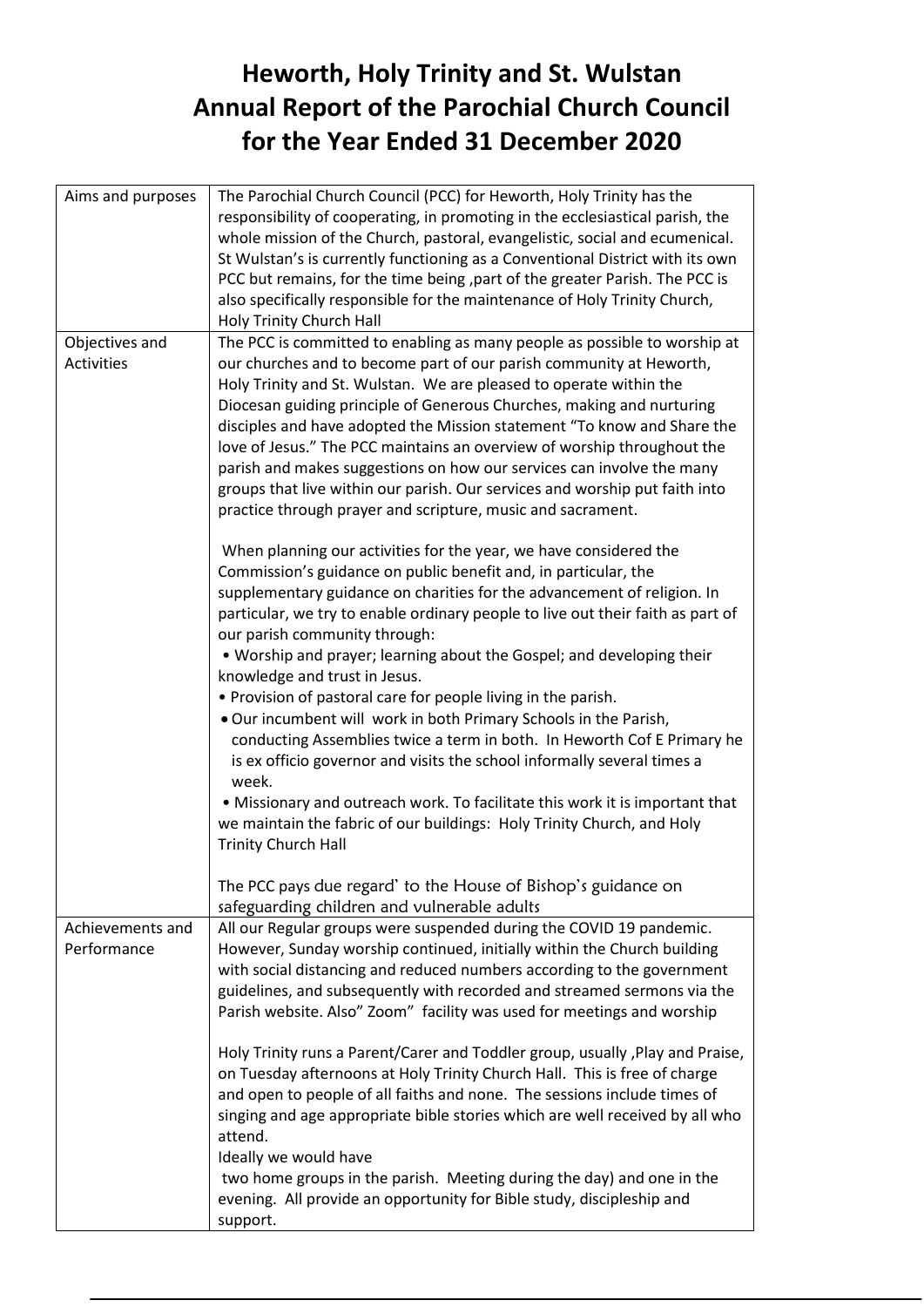|                | Other regular activities include, craft days and Rainbows, Brownies and                                                                           |
|----------------|---------------------------------------------------------------------------------------------------------------------------------------------------|
|                | Guides.<br>All our buildings are kept in good order through regular maintenance.                                                                  |
|                |                                                                                                                                                   |
|                | At the point St. Wulstan's formed a separate Conventional District there                                                                          |
|                | were 75 parishioners on the Holy Trinity Church Electoral Roll. (20 non-                                                                          |
|                | resident in the Parish)                                                                                                                           |
|                | The average weekly attendance, counted during October 2019, was 38 but                                                                            |
|                | this number increased at Baptisms, and around Christmas. At Holy Trinity we<br>conducted 18 Baptisms, 4 Weddings, and 8 Funerals                  |
|                |                                                                                                                                                   |
|                |                                                                                                                                                   |
|                |                                                                                                                                                   |
| Finance        | The Financial details for the last year are on the attached sheets.<br>We are                                                                     |
|                | very grateful to the Deanery Treasurer, Terina Hurley, for the assistance<br>she has given to our hard working treasurer, Gerald Burbidge and the |
|                | finance team to help organise the finances to be ready for approval                                                                               |
|                |                                                                                                                                                   |
| <b>PCC</b>     | P.C.C. Meetings were held throughout the year Up until Jan 2020 we met as                                                                         |
|                | a Parish 5 times. Then St W held their separate meetings as a conventional                                                                        |
|                | district.                                                                                                                                         |
|                | Holy Trinity had 2 further meetings after Lockdown the last one for Rev<br>Woodmansey was in October in the Hall. From that date we have held 3   |
|                | "virtual" meetings via zoom due to the coronavirus restrictions.                                                                                  |
|                | Archdeacon Sam Rushton attended our most recent meeting in on April                                                                               |
|                | $12th$ and was able to share with us a plan for the Future of our Parish. This                                                                    |
|                | will be shared with the congregation at the APCM                                                                                                  |
|                |                                                                                                                                                   |
|                | The parish has a strong tradition of combining community relationships                                                                            |
|                | with fund raising especially with Table Top Sales and Fairs. However we                                                                           |
|                | have not held any in the last few months due to restrictions.                                                                                     |
| Structure,     | The method of appointment of PCC members is set out in the Church                                                                                 |
| Governance and | Representation Rules. The membership of the PCC consists of the                                                                                   |
| Management     | incumbent (our vicar), churchwardens, and members elected by those                                                                                |
|                | members of the congregation who are on the electoral roll of the church.                                                                          |
|                | All those who attend our services / members of the congregation are                                                                               |
|                | encouraged to register on the Electoral Roll and stand for election to the                                                                        |
|                | PCC. The PCC members are responsible for making decisions on all matters                                                                          |
|                | of general concern and importance to the parish including deciding on how<br>the funds of the PCC are to be spent                                 |
| Administration | Holy Trinity Church is based on the corner of East Parade and Melrosgate,                                                                         |
|                | Heworth, York. St. Wulstan's is on Fossway, Heworth, York. The contact                                                                            |
|                | address is c/o Heworth Vicarage, Melrosegate, York, YO31 ORP. Email                                                                               |
|                | vicar@holytrinitystwulstan.org.uk                                                                                                                 |
|                | The PCC is a body corporate (PCC Powers Measure 1956, Church                                                                                      |
|                | Representation Rules 2006) and a charity currently registered with the<br>Charity Commission, Charity Number: 1167059                             |
|                | PCC members who have served from 1 January 2019 until the date                                                                                    |
|                | this report was approved are:                                                                                                                     |
|                | Incumbent:<br>The Revd Michael Woodmansey<br>Chairman                                                                                             |
|                | (until November 2019)                                                                                                                             |
|                |                                                                                                                                                   |
|                | Wardens:<br>Ann Mansfield<br>Jeremy Muldowney                                                                                                     |